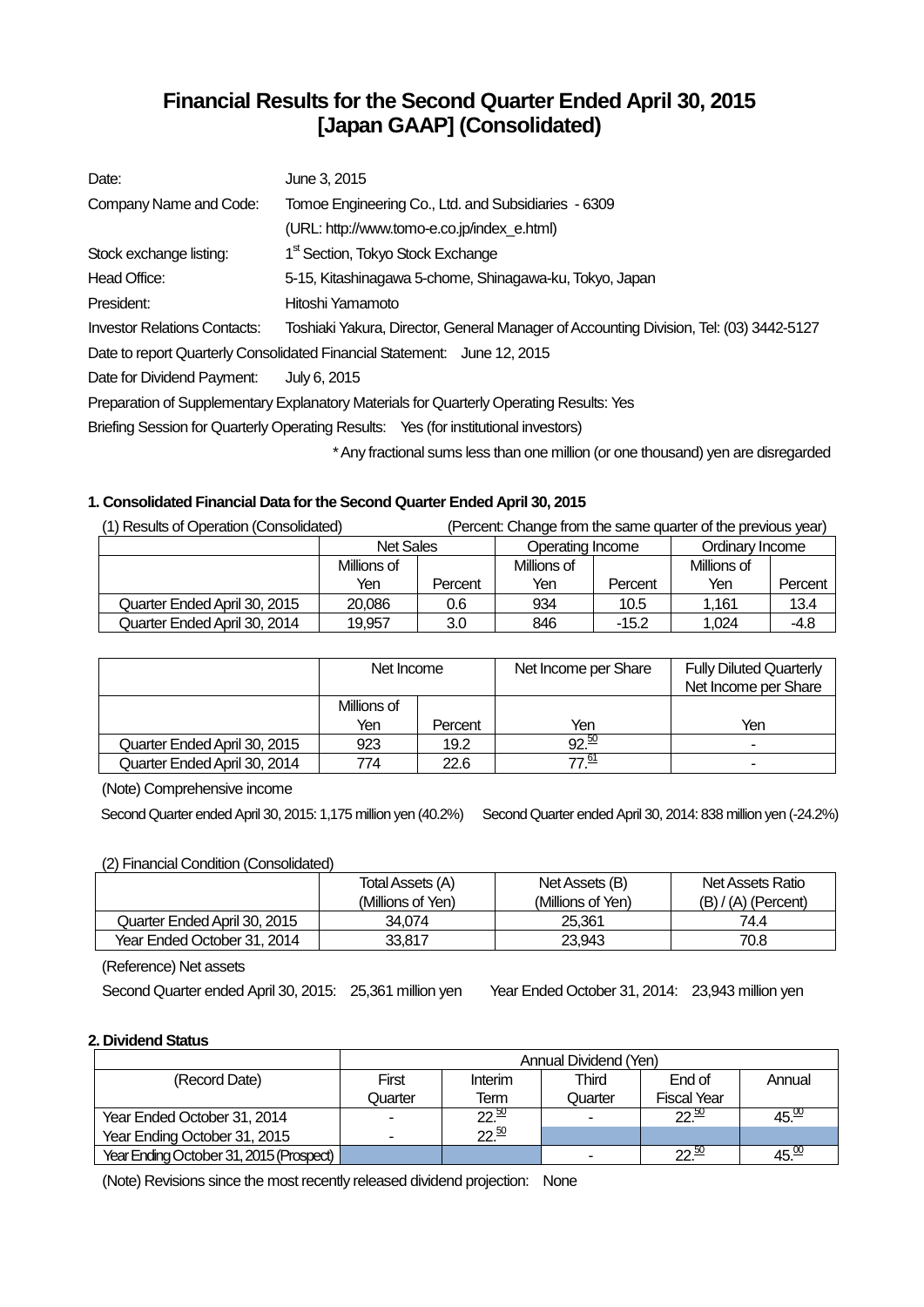### **3. Forecast for Earnings for the Year Ending October 31, 2015 (Consolidated)**

(Percent change from the previous Full Business Year)

|                    | <b>Net Sales</b>  |           |                   | Operating Income |                   | Ordinarv Income |  |
|--------------------|-------------------|-----------|-------------------|------------------|-------------------|-----------------|--|
|                    | (Millions of Yen) | (Percent) | (Millions of Yen) | (Percent)        | (Millions of Yen) | (Percent)       |  |
| Full Business Year | 40.370            | -0.8      | .280              | 0.5              | 1.500             | -7.9            |  |

|                           | Net Income                    |      | Net Income per Share |
|---------------------------|-------------------------------|------|----------------------|
|                           | (Millions of Yen)   (Percent) |      | Yen                  |
| <b>Full Business Year</b> | 1.030                         | -6.6 | 103.22               |

(Note) Revisions since the most recently released dividend projection: None

#### **Notes**

(1) Significant changes in subsidiaries during this period (changes in specific subsidiaries involving changes in the scope of consolidation): None

Number of new subsidiaries: \_\_(Company names):

Number of eliminated subsidiaries: (Company names):

- (2) Adoption of simplified accounting method and the specific accounting method: None
- (3) Changes of the principles, procedures, and representation of the accounting policies
	- 1) Change due to revision of accounting standard: Existing
	- 2) Other changes than the above 1): None
	- 3) Change in accounting estimates: None
	- 4) Retrospective restatements: None

For more information, please refer to the supporting data on page 4, (3) Changes in accounting principles,

changes in accounting estimates and retrospective restatements

- (4) Number of outstanding shares (Common stock)
	- 1) Number of outstanding shares as of quarter-end and year-end (including treasury stocks)

At April 30, 2015: 10,533,200 shares At October 31, 2014: 10,533,200 shares

2) Number of treasury stocks as of quarter-end and year-end

At April 30, 2015: 554,667 shares At October 31, 2014: 554,667 shares

- 3) Number of average shares (accumulated quarterly total)
	- At April 30, 2015: 9,978,533 shares At April 30, 2014: 9,978,599 shares

\*Disclosure concerning status of implementation of quarterly review procedure

This quarterly earnings report is exempt from the quarterly review procedure based on the Financial Instruments and Exchange Act. At the time of disclosure of this quarterly earnings report, the Company has not completed a quarterly review procedure based on the Financial Instruments and Exchange Act.

\*Explanations for appropriate use of the earnings forecast and other special instructions

The forward-looking statements such as a forecast of our financial results described herein are based on the information currently available to us and certain assumptions that we believe are reasonable. Actual results could differ materially due to various factors. Please refer to the Financial Results for the Quarter (Attachments) on page 3, (3) [Analysis of Future Forecast on Consolidated Earnings Forecast] of 1. [Qualitative Information on Quarterly Consolidated Operating Results] for the operating results forecast.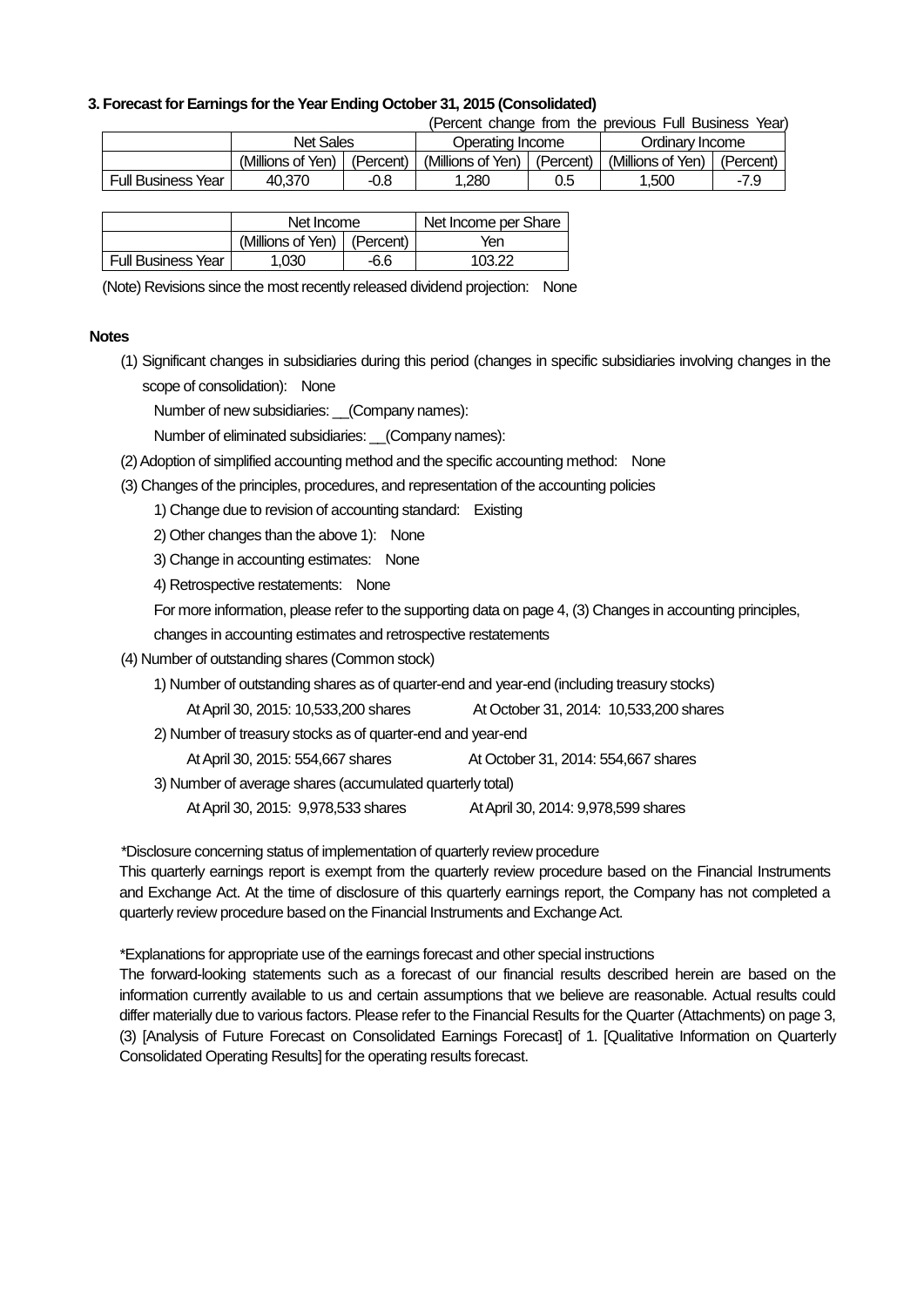## **Table of Contents (Supporting Data)**

| (1)<br>(2)               |                                                                                                                                                                                                                                                                                             |  |
|--------------------------|---------------------------------------------------------------------------------------------------------------------------------------------------------------------------------------------------------------------------------------------------------------------------------------------|--|
| (3)                      |                                                                                                                                                                                                                                                                                             |  |
|                          |                                                                                                                                                                                                                                                                                             |  |
| (1)<br>(2)<br>(3)<br>(4) | Changes to material subsidiaries during the consolidated cumulative second quarter4<br>Application of special accounting method in the preparation of quarterly consolidated financial<br>Changes in accounting principles, changes in accounting estimates and retrospective restatements4 |  |
|                          |                                                                                                                                                                                                                                                                                             |  |
| (1)                      |                                                                                                                                                                                                                                                                                             |  |
| (2)                      | Quarterly Consolidated Statements of Income & Quarterly Consolidated Statements of Comprehensive                                                                                                                                                                                            |  |
|                          |                                                                                                                                                                                                                                                                                             |  |
|                          |                                                                                                                                                                                                                                                                                             |  |
|                          |                                                                                                                                                                                                                                                                                             |  |
| (4)                      |                                                                                                                                                                                                                                                                                             |  |
|                          |                                                                                                                                                                                                                                                                                             |  |
|                          |                                                                                                                                                                                                                                                                                             |  |
|                          |                                                                                                                                                                                                                                                                                             |  |
|                          |                                                                                                                                                                                                                                                                                             |  |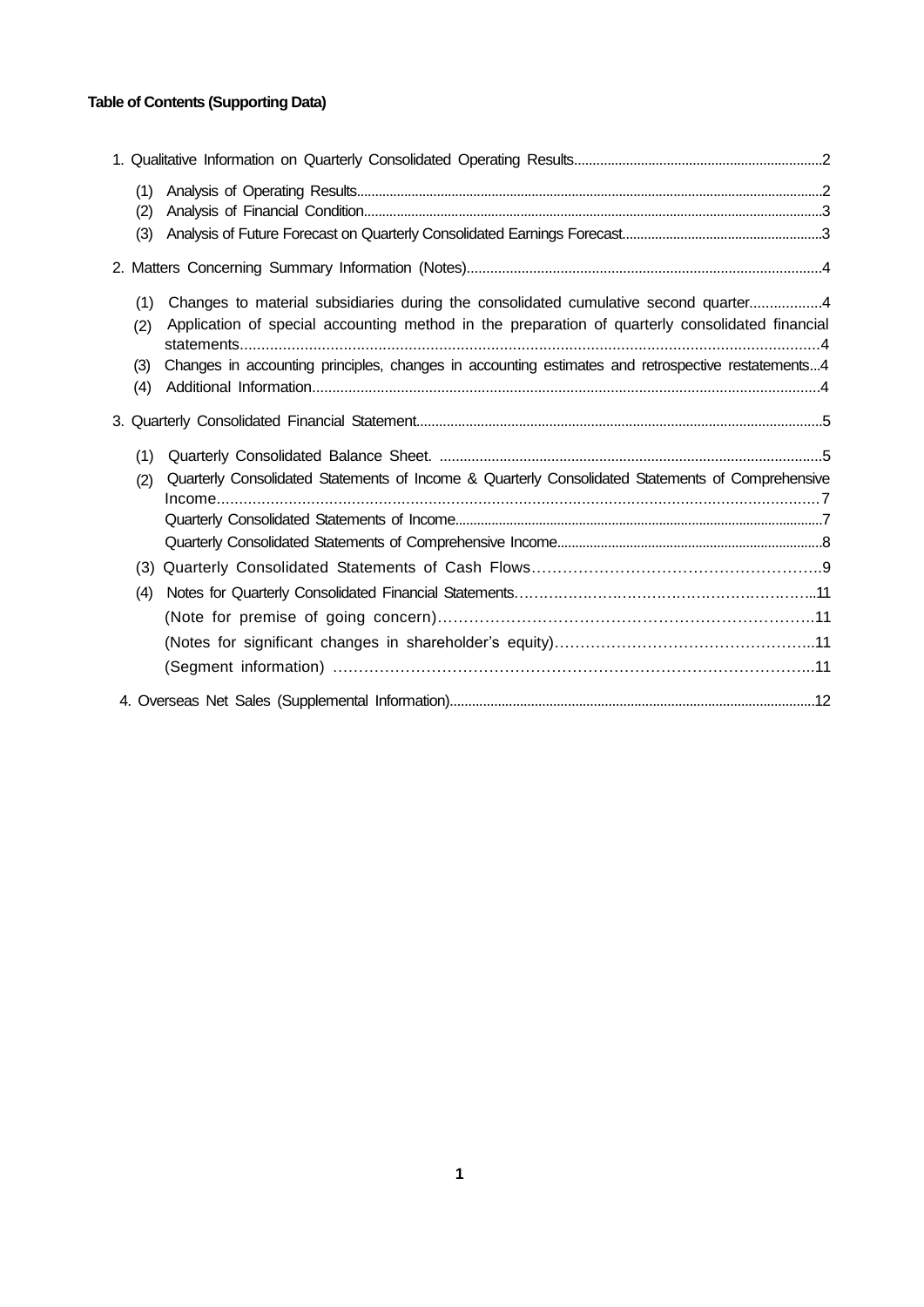## **1. Qualitative Information on Quarterly Consolidated Operating Results**

## **(1) Analysis of Operating Results**

During the consolidated second quarter under review, Japan's economy maintained a gradual recovery trend that was driven by several factors, including a rising trend in capital investment supported by an improvement of corporate earnings, and a brisk movement in personal consumption against the backdrop of an improved household income and employment. Nevertheless, even as the U.S. economy maintained its recovery trend, conditions overseas that made it impossible to banish concerns of an economic slowdown lingered. In addition to the weakness in growth evident in the economies of newly developing countries including China, negative factors included the adverse effects of a slump in crude oil prices and the Greek debt problem in Europe.

Given these circumstances, in the Machinery & Equipment Business domestic sales were lower, but net sales of machinery, components and repair services for overseas expanded, centered on North America. In the Chemical Products Business, net sales for the domestic plastics sector and fine chemicals sector lacked strength, but net sales in the industrial materials sector and electronics materials sector, as well as of products such as commodity plastics in Hong Kong, all remained strong. In terms of earnings during the period, profits were lower in the Chemical Products Business, primarily because of the deterioration in earning in the resin plastic compounding business in Shenzhen, China, but in the Machinery & Equipment Business, profits rose as sales of machinery and components and repair services in the highly profitable overseas increased market, particularly in North America. In addition, a gain on sales of investment securities and other assets was reported in extraordinary income, and taxes decreased as a result of the revaluation of deferred tax assets and liabilities in conjunction with the reduction of the normal effective statutory tax rate as part of the fiscal 2015 tax reform.

As a result of the above, consolidated net sales for the year-to-date period rose 0.6% from the same period last year to 20,086 million yen. Operating income was 934 million yen, 10.5% up from the same period of the prior year, ordinary income was 1,161 million yen, 13.4% up from the same period of the prior year, and net income was 923 million yen, 19.2% up from the same period one year earlier.

#### Operating results by segment were as follows.

### (Machinery & Equipment Business)

In the Machinery & Equipment Business, consolidated net sales for the year-to-date period were 5,070 million yen, 0.7% up from the same period last year. Net sales of machinery, equipment and works, and components and repair services for domestic market were lower, but net sales of machinery and components and repair services for overseas markets centered on North America increased. From an earnings aspect, because net sales for the entire business were pushed higher by the growth in net sales of machinery and component and repair services for high-margin overseas markets, particularly in North America, operating income was 421 million yen, 40.9% up from the same period of the prior year

#### (Chemical Products Business)

In the Chemical Products Business, sales in the plastics sector and the fine chemicals sector for the domestic market decreased. On the other hand, sales in the industrial materials sector for additive for use in aluminum alloy, and housing and construction applications, sales in the electronics materials sector of transport trays for semiconductor manufacturing applications, and sales of commodity plastics in Hong Kong remained strong. As a result, consolidated net sales for the year-to-date period were 15,016 million yen, 0.6% up from the same period one year ago.

With respect to earnings during the period, operating income was 513 million yen, 6.2% down from the same period one year earlier. Factors behind this performance included the impact from lower sales in the plastics sector and fine chemicals sector, and a contraction in profits in the plastic compounding business in Shenzhen, China that reflected a decrease in sales.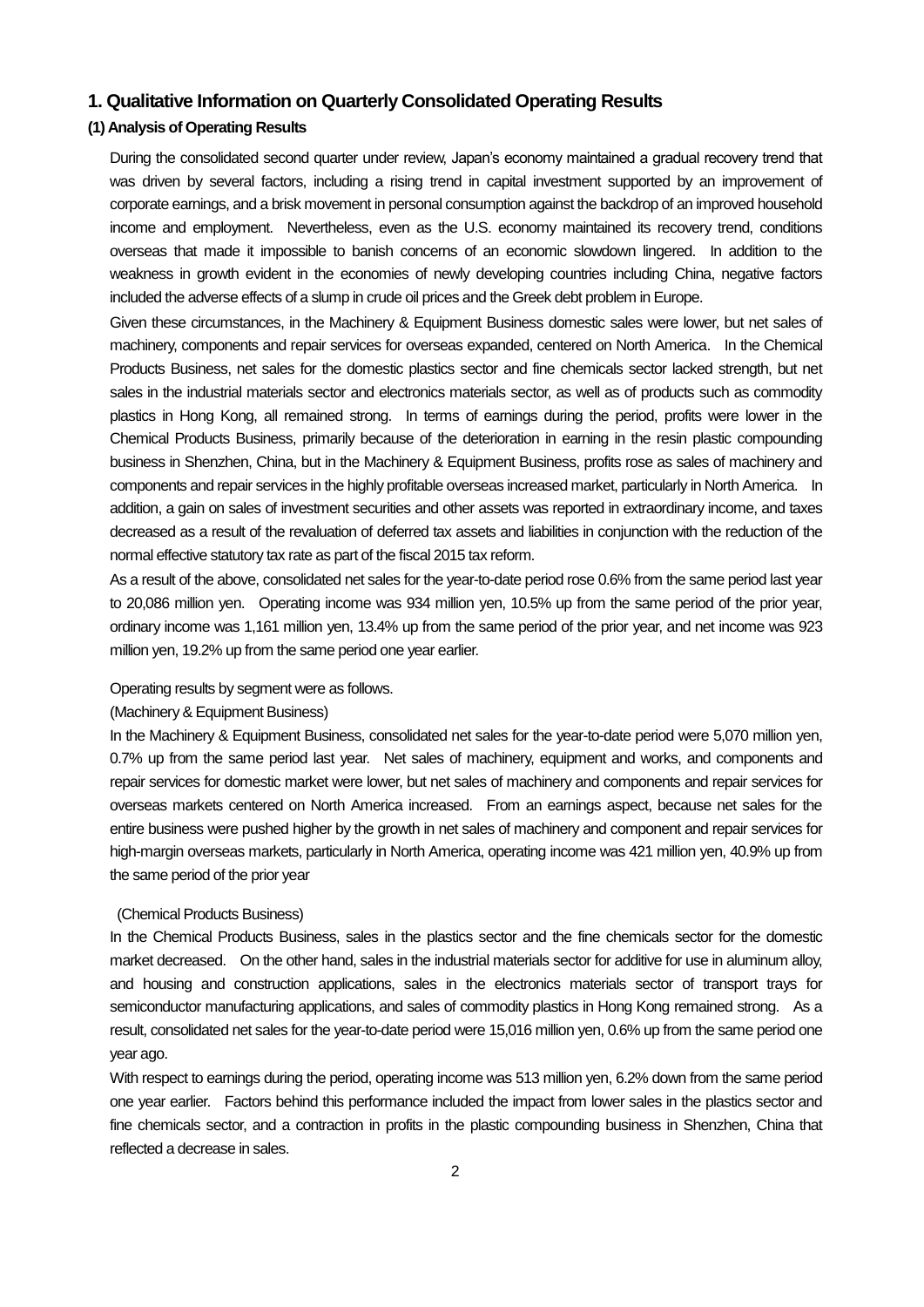#### (2) Analysis of Financial Condition

### **[1] Assets, Liabilities, and Net Assets**

Total assets as of the end of the consolidated second quarter under review were 34,074 million yen, up 0.8% or 256 million yen from the end of the previous consolidated fiscal year. This mainly reflected a reduction of 1,630 million yen in notes and accounts receivable–trade, among other changes, and an increase of 881 million yen in cash and deposits, an increase of 368 million yen in inventory, and an increase of 757 million yen in asset for retirement benefits.

Liabilities were 8,712 million yen, down 11.8% or 1,161 million yen from the end of the previous consolidated fiscal year, mainly because of a decrease of 444 million yen in notes and accounts payable-trade, a decrease of 323 million yen in advances received, and a decrease of 252 million yen in income tax payable.

Net assets stood at 25,361 million yen, 1,417 million yen or 5.9% up from the end of the previous consolidated fiscal year. This mainly reflected an increase of 1,164 million yen in retained earnings.

As a result of the above changes, the equity ratio at the end of the consolidated second quarter under review rose by 3.6 point compared with the end of the previous consolidated fiscal year to 74.4%.

#### **[2] Cash Flow Status**

Cash and cash equivalents as of the end of the consolidated second quarter under review increased by 181 million yen to 5,843 million yen from the end of the previous consolidated fiscal year. The status of each consolidated cash flow and their factors during the second quarter are as follows:

(Net Cash Provided by (Used in) Operating Activities)

Net cash provided in operating activities was 973 million yen (increased in cash flow provided by 173 million yen from the same consolidated quarter of the previous year). Income before income taxes and minority interests was 1,247 million yen, and notes and accounts receivable-trade decreased by 1,544 million yen, notes and accounts payable-trade decreased by 386 million yen, and advances received decreased by 364 million yen.

(Net Cash Provided by (Used in) Investing Activities)

Net cash used in investing activities was 781 million ven (decrease in cash flow used by 1.678 million ven from the same consolidated quarter of the previous year), mainly for the disbursements to time deposits and the difference from refund of 700 million yen.

(Net Cash Provided by (Used in) Financing Activities)

Net cash used in financing activities was 224 million yen (decrease in cash flow used by 600 million yen from the same consolidated quarter of the previous year) for the payment of cash dividends of 224 million yen.

#### (3) Analysis of Future Forecast on Quarterly Consolidated Earnings Forecast

There are no revisions to the consolidated earnings forecast figures for the fiscal year ending in October 31, 2015 that were announced in the "Announcement of Amendment to Earning Forecast" released on May 29, 2015.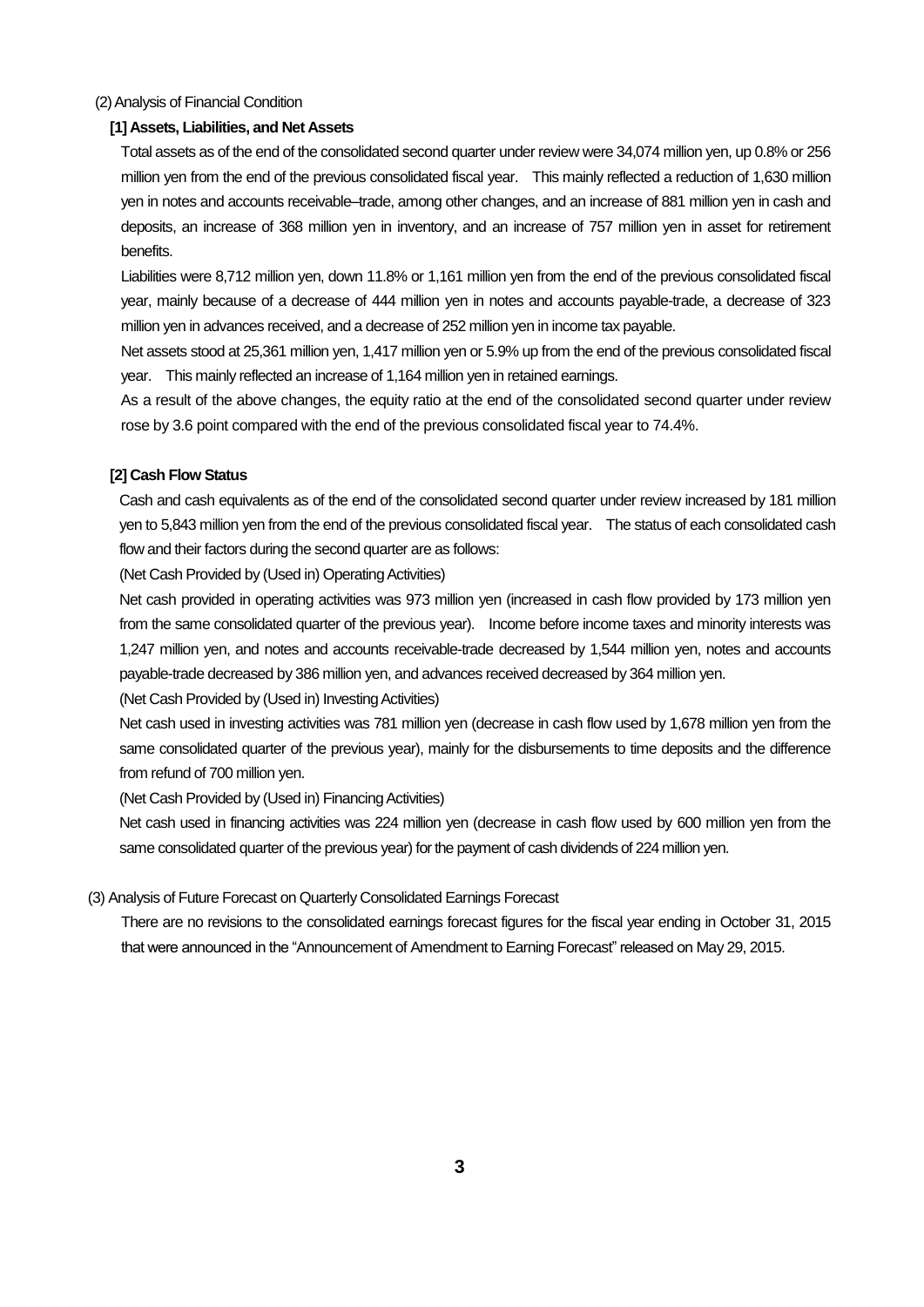#### **2. Matters Concerning Summary Information (Notes)**

- (1) Changes to material subsidiaries during the consolidated cumulative second quarter: There are no pertinent matters to report. However at the Board of Directors meeting held on February 27, 2015, Interstella Plastics (Shenzhen) Co., Ltd., a specified subsidiary, approved a resolution to dissolve and is currently in liquidation.
- (2) Application of special accounting method in the preparation of quarterly consolidated financial statements: There are no pertinent matters to report.
- (3) Changes in accounting principles, changes in accounting estimates and retrospective restatements: (Application of the Accounting Standard for Retirement Benefits)

Beginning from the first quarter consolidated accounting period, the Company has applied the *Accounting Standard for Retirement Benefits* (Accounting Standards Board of Japan (ASBJ) Statement No. 26, referred to below as "the Retirement Benefit Accounting Standard") and the *Implementation Guidance on Accounting Standard for Retirement Benefits* (ASBJ Guidance No. 25, referred to below as "the Retirement Benefits Implementation Guidance") under the provisions in the main clauses of Article 35 of the *Accounting Standard for Retirement Benefits* and Article 67 of the *Guidance on Accounting Standard for Retirement Benefits*. The Company has revised its calculation methods for retirement benefit obligations and service costs, and together with changing its method for attributing projected retirement benefits to periods from the straight-line basis to the benefit formula basis, also has revised its method for determining the discount rate, from a method based on the number of years approximate to the expected average remaining working lives of employees, to a method that uses a single weighted average discount rate reflecting the estimated retirement benefit payment periods and amount per each estimated retirement benefit payment period.

To apply the *Accounting Standard for Retirement Benefits*, the Company has recognized the effect of this revision to its calculation methods for retirement benefit obligations and service costs by adjusting the balance of retained earnings at the beginning of second quarter consolidated accounting period, in accordance with the transitional provisions set forth in paragraph 37 of the *Accounting Standard for Retirement Benefits*.

As a result, net defined benefit assets increased by ¥725,010,000 yen, and retained earnings increased by ¥466,457,000 yen, as of the beginning of the second quarter consolidated accounting period. The effect of this change on second quarter consolidated accounting period earnings is not material.

#### (4) Additional information

(Effect of revisions to the corporate tax rate)

With the promulgation of the Act for Partial Revision of the Local Tax Act (Act No. 2 of 2015) and the Act for Partial Revision of the Income Tax Act Etc. (Act No. 9 of 2015) on March 31, 2015, Japan's corporate tax rate and business tax rate will be reduced in the consolidated fiscal year beginning on or after April 1, 2015. In conjunction with this change, the statutory effective tax rate used to calculate deferred tax assets and deferred tax liabilities will be revised from 35.64% applied in the past to 33.06% for temporary differences expected to be eliminated in the consolidated fiscal year that begins on November 1, 2015, and to 32.30% for temporary differences expected to be eliminated in the consolidated fiscal years that begin from November 1, 2016.

As a result, deferred tax liabilities (the amount after deducting deferred tax assets) have been reduced by 122,279,000 yen. In addition, income taxes-deferred have been reduced by 111,110,000 yen.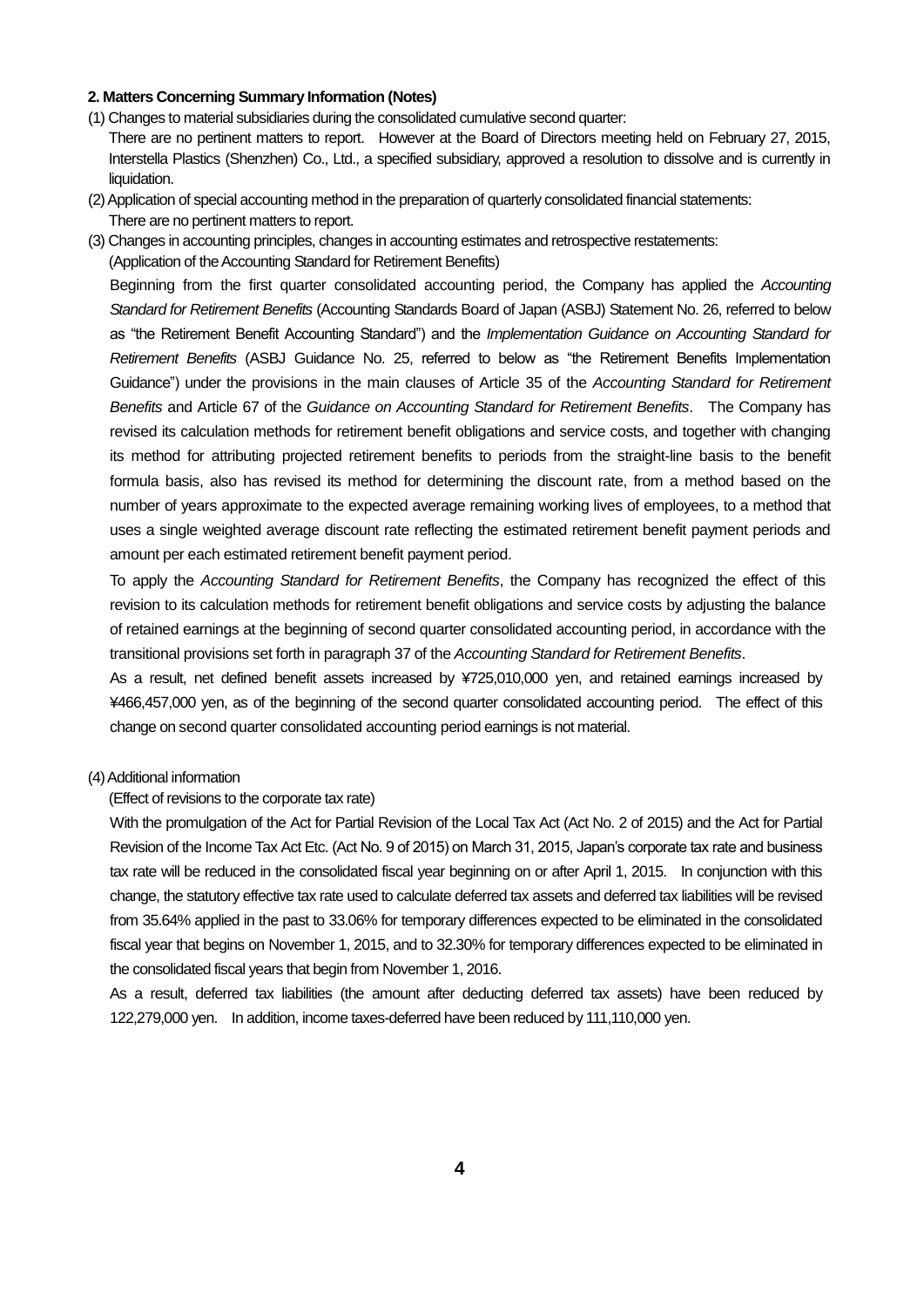## **3. Quarterly Consolidated Financial Statement**

**(1) Quarterly Consolidated Balance Sheets (Second Quarter)** 

|                                            |                             | (Thousands of Yen)           |
|--------------------------------------------|-----------------------------|------------------------------|
|                                            | <b>End of Previous Year</b> | <b>End of Second Quarter</b> |
| Assets                                     | (October. 31, 2014)         | (April 30, 2015)             |
| <b>Current Assets</b>                      |                             |                              |
| Cash and Deposits                          | 5,661,622                   | 6,543,179                    |
| Notes and Accounts Receivable-Trade        | 14,321,437                  | 12,690,968                   |
| Merchandise and Finished Goods             | 2,834,556                   | 3,004,857                    |
| <b>Work in Process</b>                     | 1,193,440                   | 1,290,074                    |
| Raw Materials and Supplies                 | 772,969                     | 875,004                      |
| <b>Deferred Tax Assets</b>                 | 579,233                     | 432,773                      |
| <b>Others</b>                              | 225,244                     | 213,247                      |
| <b>Allowance for Doubtful Accounts</b>     | $-5,251$                    | $-3,632$                     |
| <b>Total Current Assets</b>                | 25,583,252                  | 25,046,474                   |
| <b>Noncurrent Assets</b>                   |                             |                              |
| Property, Plant and Equipment              |                             |                              |
| <b>Buildings and Structures</b>            | 2,742,339                   | 4,496,578                    |
| <b>Accumulated Depreciation</b>            | $-1,533,884$                | $-1,589,057$                 |
| <b>Buildings and Structures, Net</b>       | 1,208,455                   | 2,907,520                    |
| Machinery, Equipment and Vehicles          | 4,045,863                   | 4,129,728                    |
| <b>Accumulated Depreciation</b>            | $-3,346,731$                | $-3,470,308$                 |
| Machinery, Equipment and Vehicles, Net     | 699,131                     | 659,420                      |
| Land                                       | 930,711                     | 1,938,587                    |
| Construction in progress                   | 2,581,210                   | 500                          |
| <b>Others</b>                              | 1,102,854                   | 1,123,425                    |
| <b>Accumulated Depreciation</b>            | $-977,538$                  | $-999,596$                   |
| Others, Net                                | 125,316                     | 123,829                      |
| <b>Total Property, Plant and Equipment</b> | 5,544,824                   | 5,629,858                    |
| Intangible Assets                          | 451,969                     | 412,931                      |
| <b>Investments and Other Assets</b>        |                             |                              |
| <b>Investment Securities</b>               | 1,255,543                   | 1,272,199                    |
| <b>Guarantee Deposits</b>                  | 243,293                     | 256,538                      |
| <b>Net Defined Benefit Assets</b>          | 596,943                     | 1,354,224                    |
| Deferred Tax Assets                        | 36,616                      |                              |
| <b>Others</b>                              | 128,527                     | 124,674                      |
| <b>Allowance for Doubtful Accounts</b>     | $-22,995$                   | $-22,709$                    |
| <b>Total Investments and Other Assets</b>  | 2,237,928                   | 2,984,927                    |
| <b>Total Noncurrent Assets</b>             | 8,234,723                   | 9,027,716                    |
| <b>Total Assets</b>                        | 33,817,976                  | 34,074,190                   |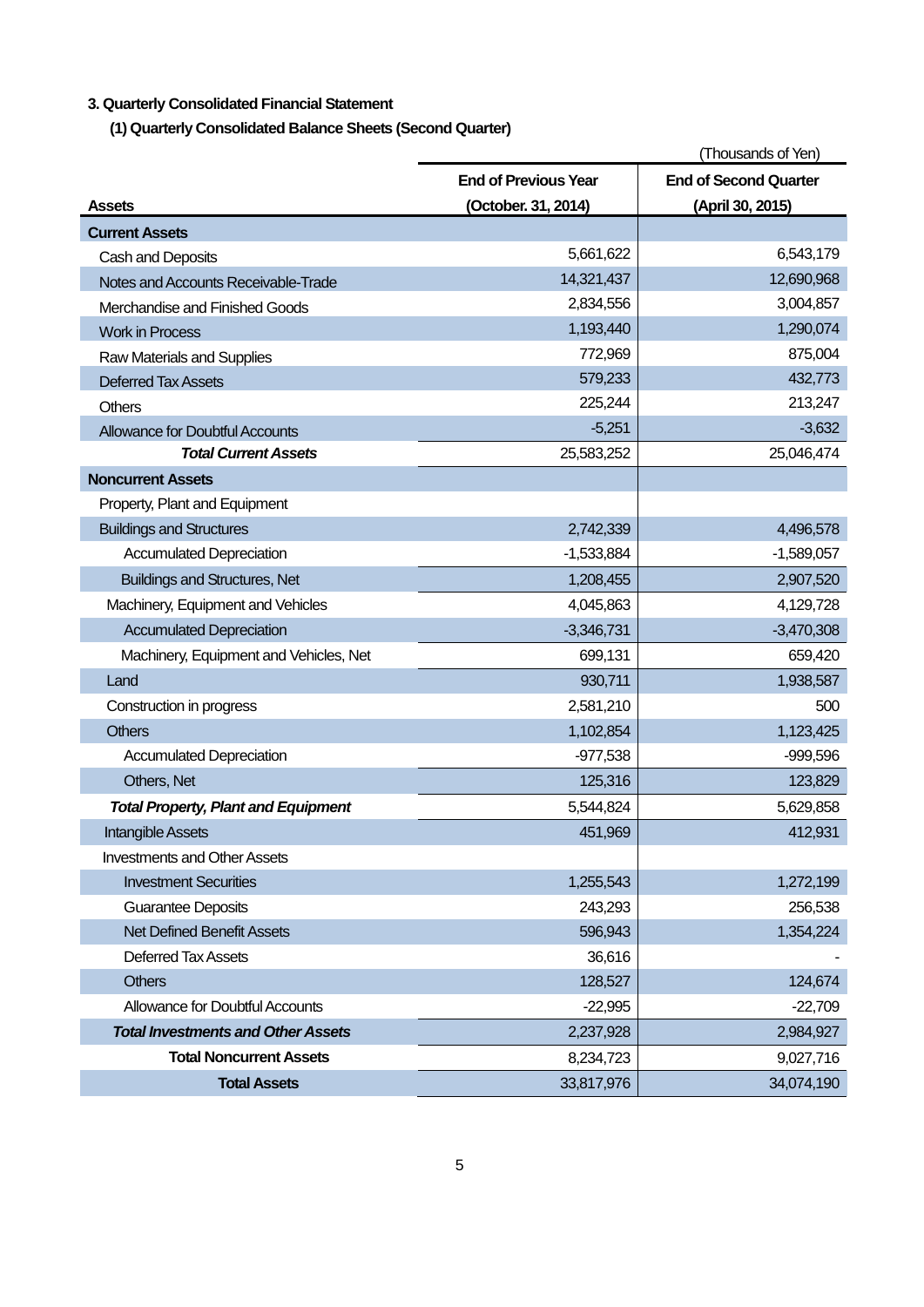(Thousands of Yen) **Liabilities and Net Assets End of Previous Year (October. 31, 2014) End of Second Quarter (April 30, 2015) Liabilities Current Liabilities** Notes and Accounts Payable-Trade 5,970,933 5,526,280 Accounts Payable-Others 635,396 Figure 535,396 Figure 535,396 Figure 585,393 Income Taxes Payable 643,046 290,435 Advances Received **431,020** 107,068 Provision for Bonuses 605,979 Provision for Directors' Bonuses 23,639 Allowance for Product Warranty 223,618 130,245 Others 200,381 **Total Current Liabilities** 8,778,056 7,469,424 **Noncurrent Liabilities** Provision for Directors' Retirement Benefits 18,680 | 18,680 | 18,680 | 19,5460 | 19,5460 | 19,5460 | 19,5460 | 19,5460 | 19,5460 | 19,5460 | 19,5460 | 19,5460 | 19,5460 | 19,5460 | 19,5460 | 19,5460 | 19,5460 | 19,5460 | Net Defined Benefit Liabilities 68,142 Deferred Tax Liabilities 1,028,769 1,028,769 1,179,547 **Total Noncurrent Liabilities** 1,096,096 1,096,096 1,243,150 **Total Liabilities** 8,712,574 **Net Assets Shareholders' Equity**  Capital Stock 1,061,210 1,061,210 Capital Surplus 1,483,410 1,483,410 1,483,410 1,483,410 1,483,410 1,483,410 1,483,410 1,483,410 1,483,410 1,483,410 Retained Earnings 21,267,920 22,432,905 Treasury Stock -363,591 -363,591 -363,591 -363,591 -363,591 -363,591 -363,591 -363,591 -363,591 -363,591 -363, **Total Shareholders' Equity** 23,448,949 23,448,949 24,613,934 **Accumulated Other Comprehensive Income** Valuation Difference on Available-for-Sale valuation Direferice on Available-for-Sale the control of the control of the control of the control of the securities 393,210 Deferred Gains or Losses on Hedges 1,272 - 1,272 - 1,272 - 1,272 - 1,276 - 1,276 - 1,276 - 1,276 - 1,272 - 1,276 Foreign Currency Translation Adjustment 311,609 480,241 Total Adjustment on Net Defined Benefit -123,493 -123,493 -125,692 **Total Accumulated Other Comprehensive Income** 494,873 | The mass of the total and the total and the total and the total and the total and the total and the total and the total and the total and the total and the total and **Total Net Assets** 23,943,822 25,361,616 **Total Liabilities and Net Assets** 33,817,976 33,817,976 34,074,190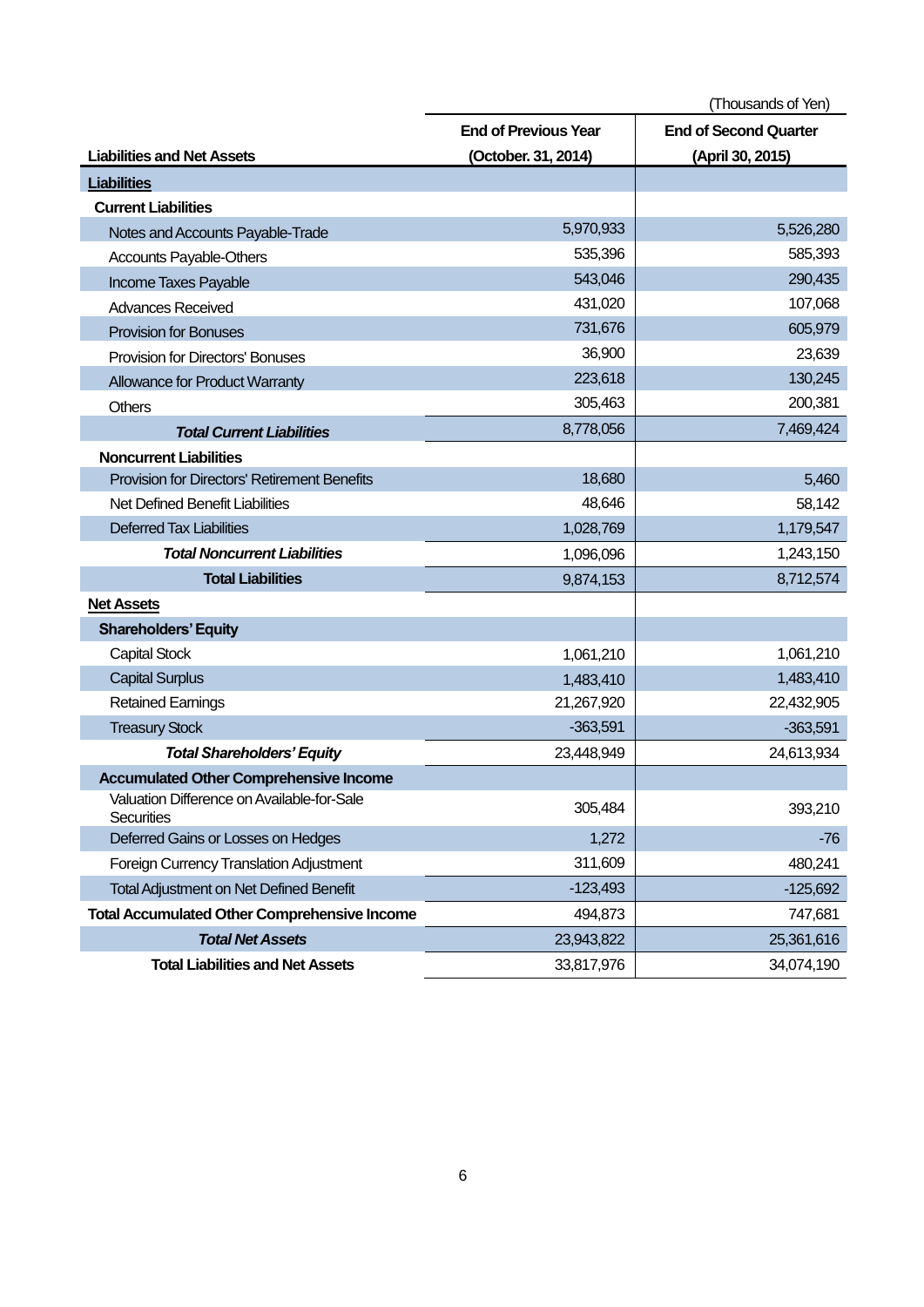**(2) Quarterly Consolidated Statements of Income & Quarterly Consolidated Statements of Comprehensive Income**

**Quarterly Consolidated Statements of Income (Second Quarter)** 

|                                                   |                             | (Thousands of Yen)          |
|---------------------------------------------------|-----------------------------|-----------------------------|
|                                                   | <b>Second Quarter Ended</b> | <b>Second Quarter Ended</b> |
|                                                   | April 30, 2014              | April 30, 2015              |
| <b>Net Sales</b>                                  | 19,957,177                  | 20,086,760                  |
| <b>Cost of Sales</b>                              | 15,928,366                  | 15,891,770                  |
| <b>Gross Profit</b>                               | 4,028,811                   | 4,194,989                   |
| Selling, General and Administrative Expenses      | 3,182,628                   | 3,260,339                   |
| <b>Operating Income</b>                           | 846,183                     | 934,650                     |
| <b>Non-Operating Income</b>                       |                             |                             |
| Interest Income                                   | 9,459                       | 8,615                       |
| Dividends Income                                  | 108,677                     | 10,457                      |
| Rent Income                                       | 4,820                       | 3,516                       |
| Foreign Exchange Gains                            | 48,403                      | 197,408                     |
| <b>Others</b>                                     | 25,727                      | 21,605                      |
| <b>Total Non-Operating Income</b>                 | 197,088                     | 241,603                     |
| <b>Non-Operating Expenses</b>                     |                             |                             |
| <b>Interest Expenses</b>                          | 4,795                       | 758                         |
| <b>Commission Paid</b>                            | 7,963                       | 7,987                       |
| <b>Sales Discount</b>                             | 2,946                       | 2,993                       |
| <b>Others</b>                                     | 3,074                       | 2,968                       |
| <b>Total Non-Operating Expenses</b>               | 18,779                      | 14,709                      |
| <b>Ordinary Income</b>                            | 1,024,492                   | 1,161,544                   |
| <b>Extraordinary Income</b>                       |                             |                             |
| Gain on Sales of Noncurrent Assets                |                             | 27,208                      |
| Gain on Sales of Investment Securities            |                             | 58,703                      |
| <b>Gain on Negative Goodwill</b>                  | 145,132                     |                             |
| <b>Total Extraordinary Income</b>                 | 145,132                     | 85,911                      |
| <b>Extraordinary Expenses</b>                     |                             |                             |
| Loss on Retirement of Noncurrent Assets           | 5,991                       |                             |
| Loss on of Sales Noncurrent Assets                | 2,034                       |                             |
| <b>Total Extraordinary Expenses</b>               | 8,026                       |                             |
| Income before Income Taxes and Minority Interests | 1,161,597                   | 1,247,456                   |
| Income Taxes-Current                              | 357,290                     | 274,921                     |
| Income Taxes-Deferred                             | 37,919                      | 49,491                      |
| <b>Total Income Taxes</b>                         | 395,210                     | 324,412                     |
| <b>Income before Minority Interests</b>           | 766,387                     | 923,043                     |
| Minority Interests in Income or Loss (-)          | $-8,089$                    |                             |
| <b>Net Income</b>                                 | 774,476                     | 923,043                     |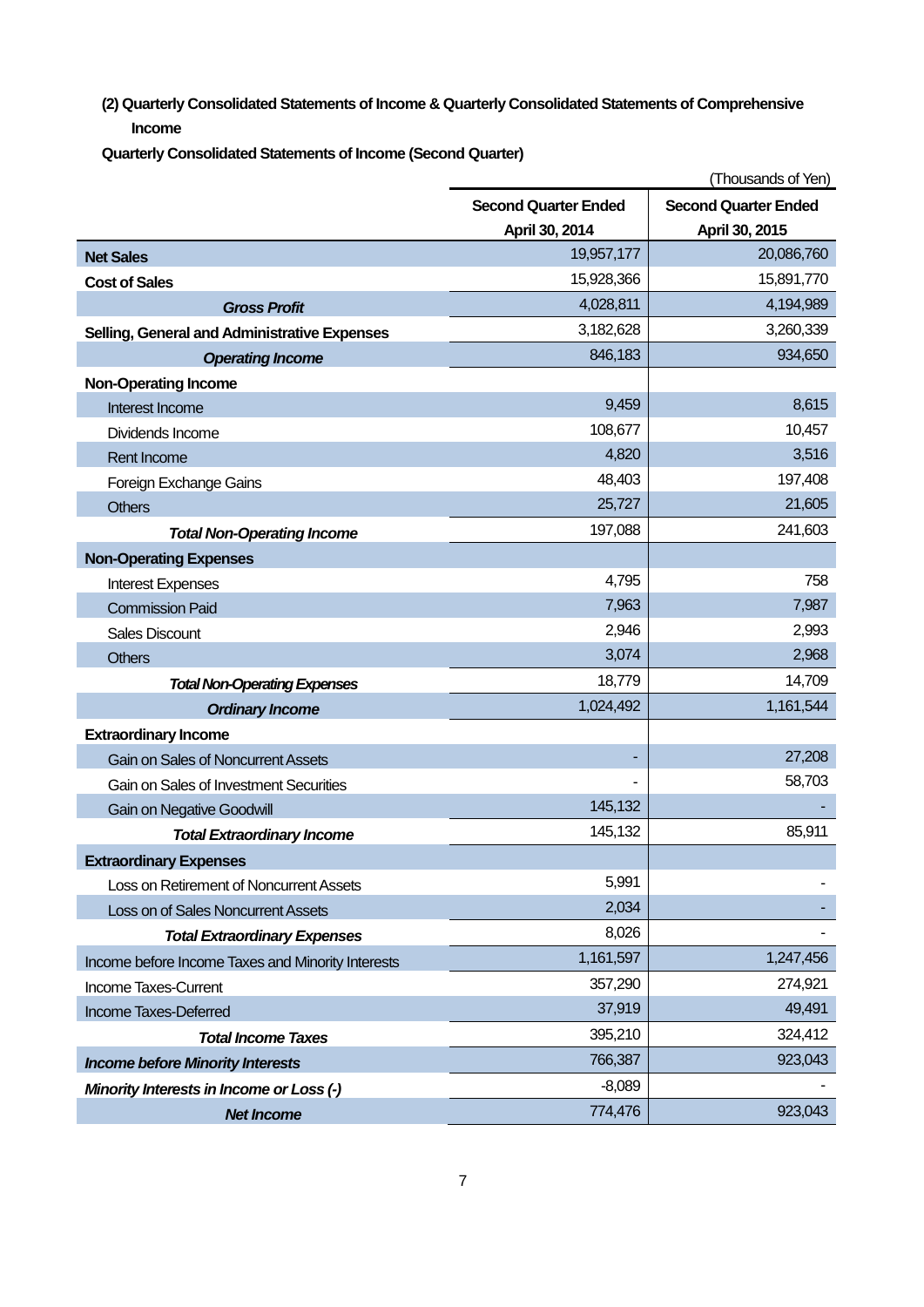## **Quarterly Consolidated Statements of Comprehensive Income (Second Quarter)**

|                                                                                      |                                               | (Thousands of Yen)                            |
|--------------------------------------------------------------------------------------|-----------------------------------------------|-----------------------------------------------|
|                                                                                      | <b>Second Quarter Ended</b><br>April 30, 2014 | <b>Second Quarter Ended</b><br>April 30, 2015 |
|                                                                                      | 766,387                                       | 923,043                                       |
| Income before Minority Interests                                                     |                                               |                                               |
| Other Comprehensive Income                                                           |                                               |                                               |
| Valuation Difference on Available-for-sale Securities                                | $-13,275$                                     | 87,725                                        |
| Deferred Gains or Losses (-) on Hedges                                               | -410                                          | $-1,349$                                      |
| <b>Foreign Currency Translation Adjustment</b>                                       | 86,228                                        | 168,631                                       |
| Net Defined Benefit                                                                  | ۰                                             | $-2,199$                                      |
| <b>Total Other Comprehensive Income</b>                                              | 72,542                                        | 252,808                                       |
| Comprehensive Income                                                                 | 838,930                                       | 1,175,852                                     |
| (Breakdown)                                                                          |                                               |                                               |
| Comprehensive Income attributable to Owners of the<br>Parent                         | 836,033                                       | 1,175,852                                     |
| attributable<br>Comprehensive<br><b>Minority</b><br>Income<br>to<br><b>Interests</b> | 2,896                                         |                                               |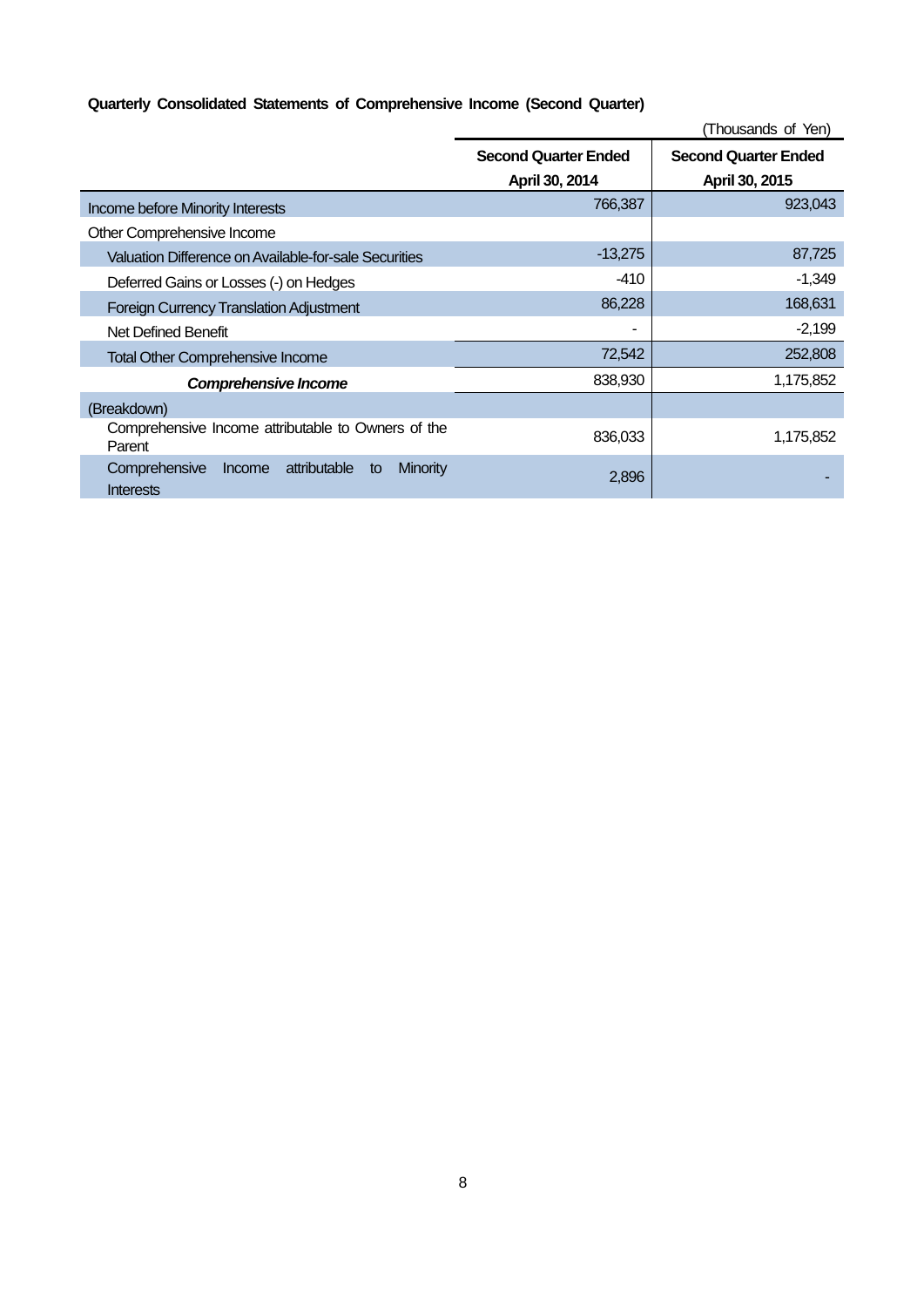## (3) **Quarterly** Co**nsolidated Statements of Cash Flows**

|                                                                     |                             | (Thousands of Yen)          |
|---------------------------------------------------------------------|-----------------------------|-----------------------------|
|                                                                     | <b>Second Quarter Ended</b> | <b>Second Quarter Ended</b> |
|                                                                     | April 30, 2014              | April 30, 2015              |
| Net Cash Provided by (Used in) Operating Activities                 |                             |                             |
| Income before Income Taxes and Minority Interests                   | 1,161,597                   | 1,247,456                   |
| Depreciation and Amortization                                       | 195,325                     | 216,113                     |
| Increase (Decrease) in Provision for Bonuses                        | (53,017)                    | (128,041)                   |
| Increase (Decrease) in Provision for Directors' Bonuses             | (10, 431)                   | (13,260)                    |
| Increase (Decrease) in Allowance for Product Warranty               | (57, 525)                   | (93, 373)                   |
| Increase (Decrease) in Provision for Retirement Benefits            | 6,465                       |                             |
| Increase (Decrease) in Net Defined Benefit Liability                |                             | 8,959                       |
| Decrease (Increase) in Prepaid Pension Expense                      | (55, 283)                   |                             |
| Decrease (Increase) in Net Defined Benefit Asset                    |                             | (32, 270)                   |
| Increase (Decrease) in Provision for Directors' Retirement Benefits |                             | (13,220)                    |
| Increase (Decrease) in Allowance for Doubtful Accounts              | (4,460)                     | (1,905)                     |
| <b>Interests and Dividends Income</b>                               | (118, 136)                  | (19,073)                    |
| <b>Interest Expenses</b>                                            | 4,795                       | 758                         |
| Foreign Exchange Losses (Gains)                                     | (18,596)                    | (29, 471)                   |
| Loss (Gain) on Sales of Investment Securities                       |                             | (58, 703)                   |
| Gain (Loss) on Negative Goodwill                                    | 145,132                     |                             |
| Loss (Gain) on Sales of Noncurrent Assets                           | 2,034                       | (27, 208)                   |
| Loss on Retirement of Noncurrent Assets                             | 5,991                       |                             |
| Decrease (Increase) in Notes and Accounts                           |                             |                             |
| Receivable-Trade                                                    | (7, 172)                    | 1,544,809                   |
| Decrease (Increase) in Inventories                                  | 172,484                     | (369, 661)                  |
| Increase (Decrease) in Notes and Accounts Payable-Trade             | (473,092)                   | (386, 799)                  |
| Increase (Decrease) in Accounts Payable-Others                      | 2,398                       | 66,311                      |
| Increase (Decrease) in Advances Received                            | 140,771                     | (364, 336)                  |
| Increase (Decrease) in Accrued Consumption Taxes                    | (15,659)                    | (84,079)                    |
| Others, Net                                                         | (64, 243)                   | 26,742                      |
| Sub total                                                           | 669,111                     | 1,489,747                   |
| Interests and Dividends Income Received                             | 121,295                     | 20,317                      |
| <b>Interest Expenses Paid</b>                                       | (5,219)                     | (766)                       |
| Income Taxes Returned (Paid)                                        | 14,691                      | (536, 109)                  |
| Net Cash Provided by (Used in) Operating Activities                 | 799,879                     | 973,189                     |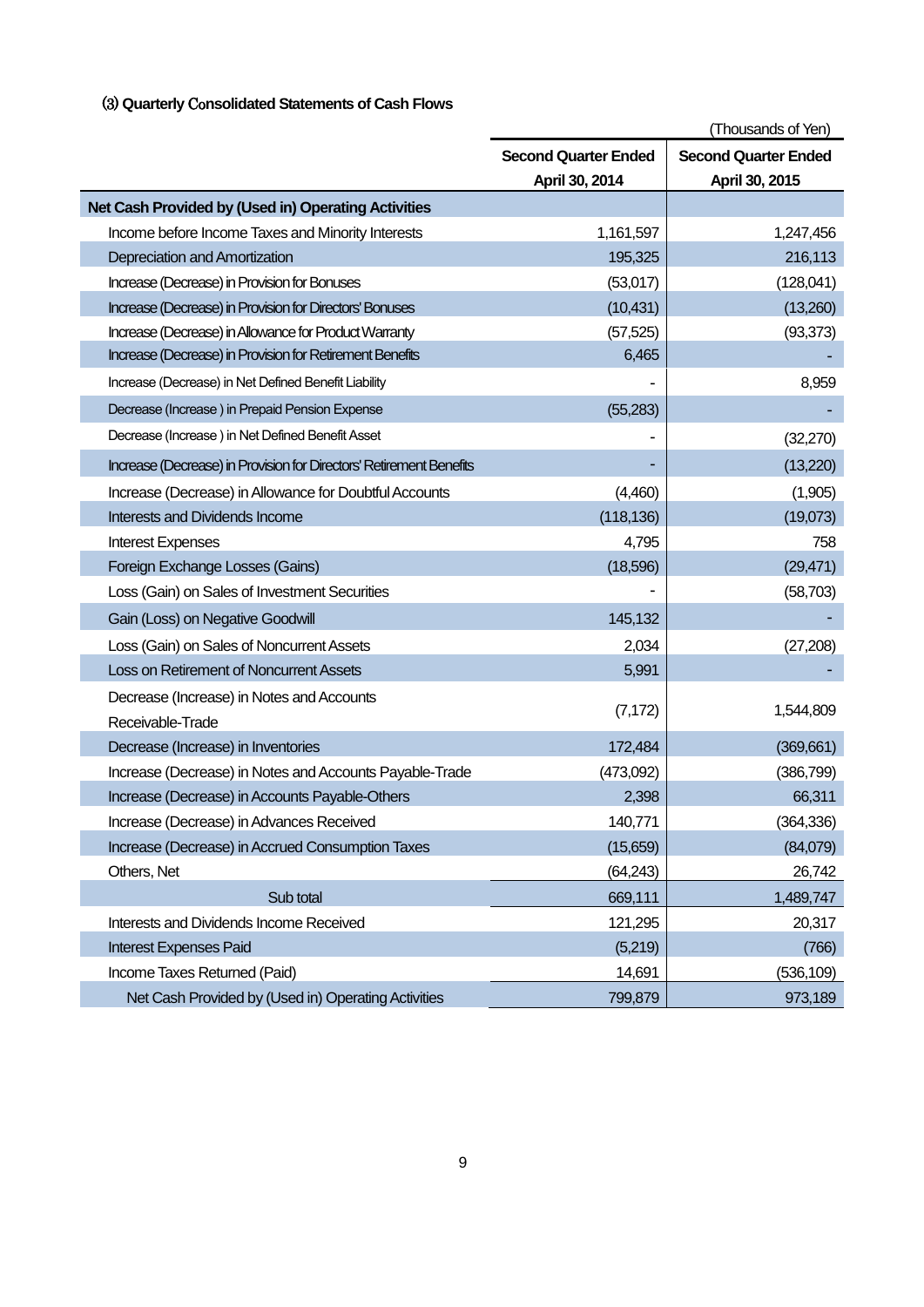|                                                      | (Thousands of Yen)                                         |                |  |
|------------------------------------------------------|------------------------------------------------------------|----------------|--|
|                                                      | <b>Second Quarter Ended</b><br><b>Second Quarter Ended</b> |                |  |
|                                                      | April 30, 2014                                             | April 30, 2015 |  |
| Net Cash Provided by (Used in) Investment Activities |                                                            |                |  |
| <b>Disbursement to Time Deposits</b>                 | (4,300,000)                                                | (1,500,000)    |  |
| Proceeds from Withdrawal of Time Deposits            | 2,400,000                                                  | 800,000        |  |
| Purchase of Property, Plant and Equipment            | (388, 387)                                                 | (229, 331)     |  |
| Proceeds from Sales of Property, Plant and Equipment |                                                            | 29,862         |  |
| Purchase of Intangible Fixed Assets                  | (113, 726)                                                 | (25, 364)      |  |
| <b>Purchase of Investment Securities</b>             | (7, 323)                                                   | (8, 135)       |  |
| Proceeds from Sales of Investment Securities         |                                                            | 156,049        |  |
| Payments of Loans Receivable                         | (2, 190)                                                   | (1,710)        |  |
| <b>Collection of Loans Receivable</b>                | 1,026                                                      | 2,269          |  |
| Guarantee Deposits (Increase)                        | 2,248                                                      | (4, 449)       |  |
| Others, Net                                          | (52, 469)                                                  | (1, 150)       |  |
| Net Cash Provided by (Used in) Investment Activities | (2,460,823)                                                | (781, 962)     |  |
| Net Cash Provided by (Used in) Financing Activities  |                                                            |                |  |
| Net Increase (Decrease) in Short-Term Loans Payable  | (238, 955)                                                 |                |  |
| Repayments of Lease Obligations                      | (775)                                                      |                |  |
| Repayment of Long-Term Loans                         | (56, 534)                                                  |                |  |
| Purchase of Stock from Minority Shareholders         | (79, 894)                                                  |                |  |
| Purchase of Treasury Stock                           | (128)                                                      |                |  |
| Cash Dividends Paid                                  | (449, 037)                                                 | (224, 516)     |  |
| Net Cash Provided by (Used in) Financing Activities  | (825, 326)                                                 | (224, 516)     |  |
| <b>Cash and Cash Equivalents</b>                     |                                                            |                |  |
| Effect of Exchange Rate Change on Cash and Cash      |                                                            |                |  |
| Equivalents                                          | 98,280                                                     | 214,847        |  |
| Net Increase (Decrease) in Cash and Cash Equivalents | (2,387,989)                                                | 181,557        |  |
| Cash and Cash Equivalents at Beginning of Period     | 7,171,846                                                  | 5,661,622      |  |
| Cash and Cash Equivalents at End of This Quarter     | 4,783,856                                                  | 5,843,179      |  |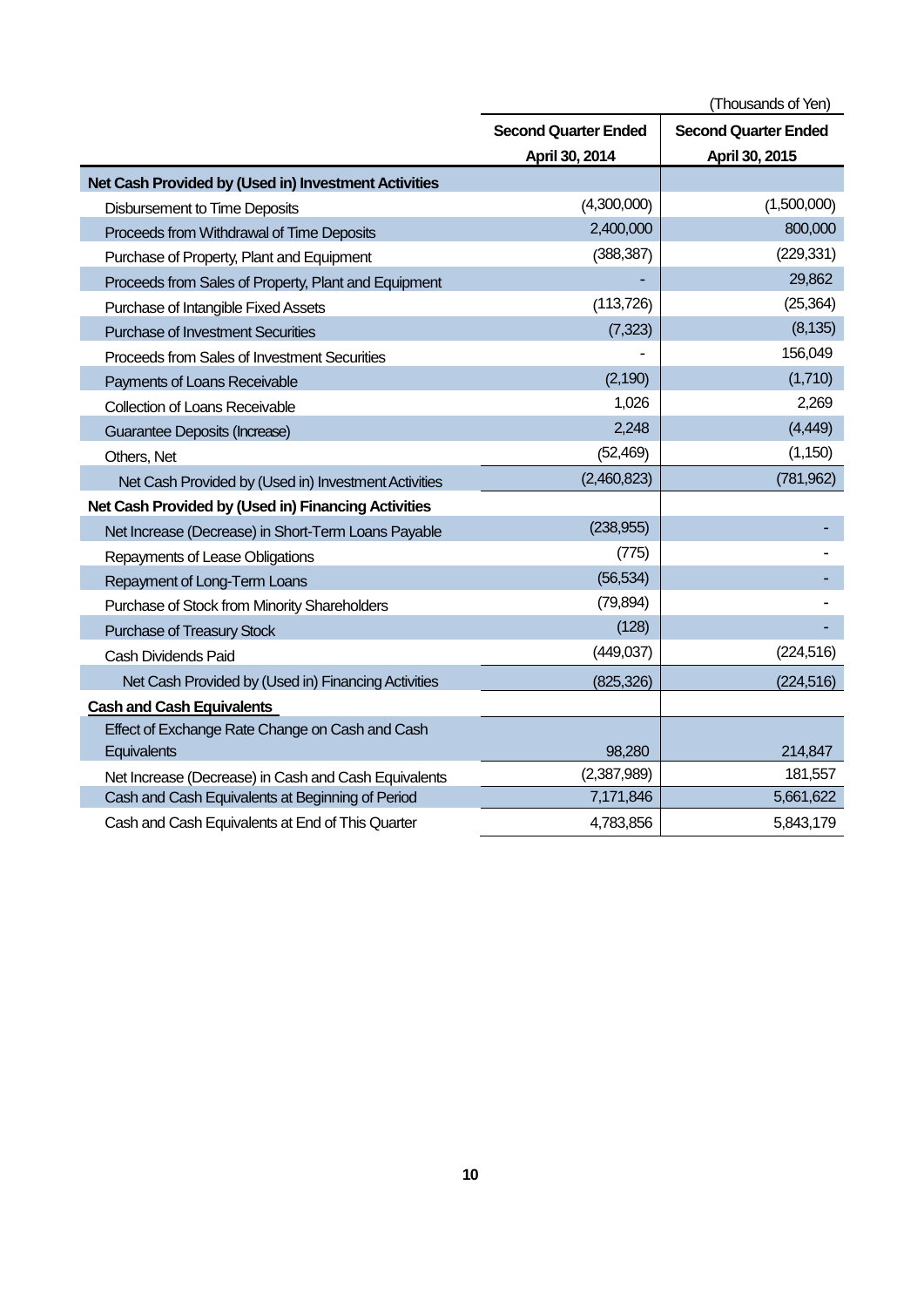### **(4) Notes on Quarterly Consolidated Financial Statements**

(Note for premise of going concern)

There are no pertinent matters to report.

(Notes for significant changes in shareholder's equity)

There are no pertinent matters to report.

(Segment Information, etc.)

## **Second Quarter Ended April 30, 2014**

1 Information Pertaining to the Amount of Net Sales or Net Loss of Each Reporting Segment

| $1110$ uda Ilud UI Turi   |                         |                          |            |                    |
|---------------------------|-------------------------|--------------------------|------------|--------------------|
|                           | <b>Reported Segment</b> |                          |            |                    |
|                           | Machinery & Equipment   | <b>Chemical Products</b> |            |                    |
|                           | <b>Business</b>         | <b>Business</b>          | Total      | <b>Grand Total</b> |
| <b>Net Sales</b>          |                         |                          |            |                    |
| Net Sales to Unaffiliated |                         |                          |            |                    |
| <b>Customers</b>          | 5,034,130               | 14,923,047               | 19,957,177 | 19,957,177         |
| Internal Net Sales among  |                         |                          |            |                    |
| Segments or Amount        |                         |                          | -          |                    |
| <b>Transferred</b>        |                         |                          |            |                    |
| Total                     | 5,034,130               | 14,923,047               | 19,957,177 | 19,957,177         |
| Segment Profit            | 299,170                 | 547,012                  | 846,183    | 846,183            |

(Thousands of Yen)

(Note) The total amount of segment profit is identical to the operating income reported on the QuarterlyConsolidated Statements of Income.

2 Information Concerning Impairment Loss on Noncurrent Assets, Goodwill, and Other Items by Reporting Segment (Material gain on negative goodwill)

The Tomoe Engineering Group had a gain on negative goodwill in the Chemical Products Business in conjunction with the acquisition of the stock of Interstella Co., Ltd., a consolidated subsidiary of Tomoe Engineering, which was owned by another company. The reported amount of the gain on negative goodwill in the consolidated Second Quarter under review as a result of this acquisition was 145,132,000 yen.

## **Second Quarter Ended April 30, 2015**

1 Information Pertaining to the Amount of Net Sales or Net Loss of Each Reporting Segment

| (Thousands of Yen)        |                         |                          |            |                    |
|---------------------------|-------------------------|--------------------------|------------|--------------------|
|                           | <b>Reported Segment</b> |                          |            |                    |
|                           | Machinery & Equipment   | <b>Chemical Products</b> |            |                    |
|                           | <b>Business</b>         | <b>Business</b>          | Total      | <b>Grand Total</b> |
| <b>Net Sales</b>          |                         |                          |            |                    |
| Net Sales to Unaffiliated |                         |                          |            |                    |
| <b>Customers</b>          | 5,070,004               | 15,016,756               | 20,086,760 | 20,086,760         |
| Internal Net Sales among  |                         |                          |            |                    |
| Segments or Amount        |                         |                          |            |                    |
| <b>Transferred</b>        |                         |                          |            |                    |
| Total                     | 5,070,004               | 15,016,756               | 20,086,760 | 20,086,760         |
| Segment Profit            | 421.472                 | 513,178                  | 934.650    | 934.650            |

(Note) The total amount of segment profit is identical to the operating income reported on the QuarterlyConsolidated Statements of Income.